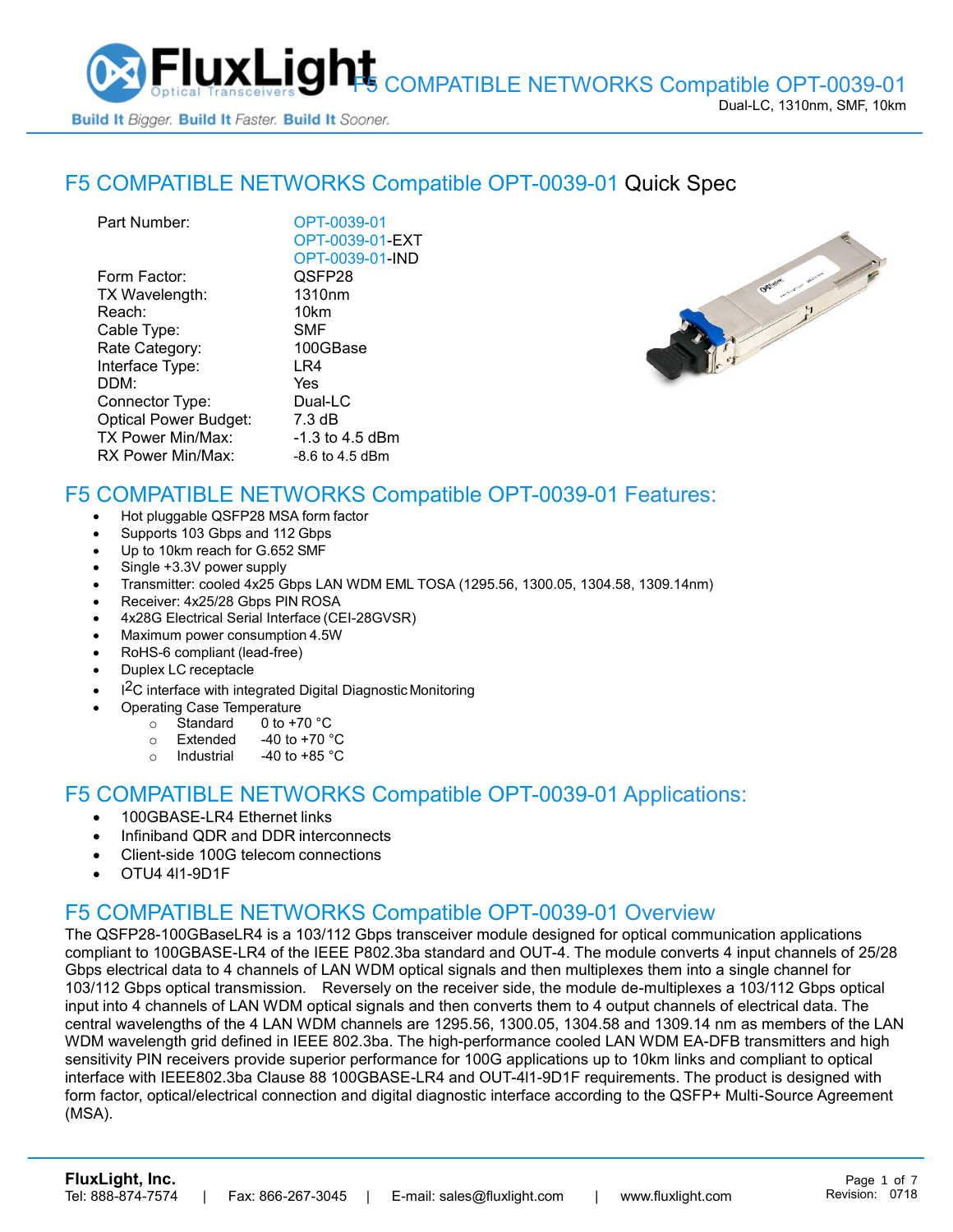

Build It Bigger. Build It Faster. Build It Sooner.

# Absolute Maximum Ratings

| <b>Parameter</b>                         | <b>Symbol</b>  | <b>Min</b> | <b>Max</b> | <b>Unit</b> |
|------------------------------------------|----------------|------------|------------|-------------|
| Storage Temperature                      | T <sub>S</sub> | -40        | $+85$      | °C          |
| Operating Case Temp (Standard)           | <b>TOP</b>     | 0          | 70         | °C          |
| Operating Case Temp (Extended)           | <b>TOP</b>     | $-40$      | 70         | °C          |
| <b>Operating Case Temp (Industrial)</b>  | <b>TOP</b>     | $-40$      | 85         | °C          |
| Power Supply Voltage                     | <b>Vcc</b>     | $-0.5$     | 3.6        | V           |
| Relative Humidity (non-<br>condensation) | <b>RH</b>      | 5          | 85         | %           |

# Recommended Operating Conditions

| <b>Parameter</b>            | <b>Symbol</b> | <b>Min</b> | <b>Typ</b> | <b>Max</b> | <b>Unit</b> |
|-----------------------------|---------------|------------|------------|------------|-------------|
| Power Supply Voltage        | Vcc           | 3.135      | 3.3        | 3.465      | V           |
| Data Rate, each Lane        |               |            | 25.78125   |            | Gb/s        |
| Control Input Voltage High) |               | 2          |            | <b>Vcc</b> | V           |
| Control Input Voltage Low   |               | 0          |            | 0.8        | V           |
| Link Distance with G.652    | D             |            |            | 10         | km          |

### Recommended Power Supply Filter

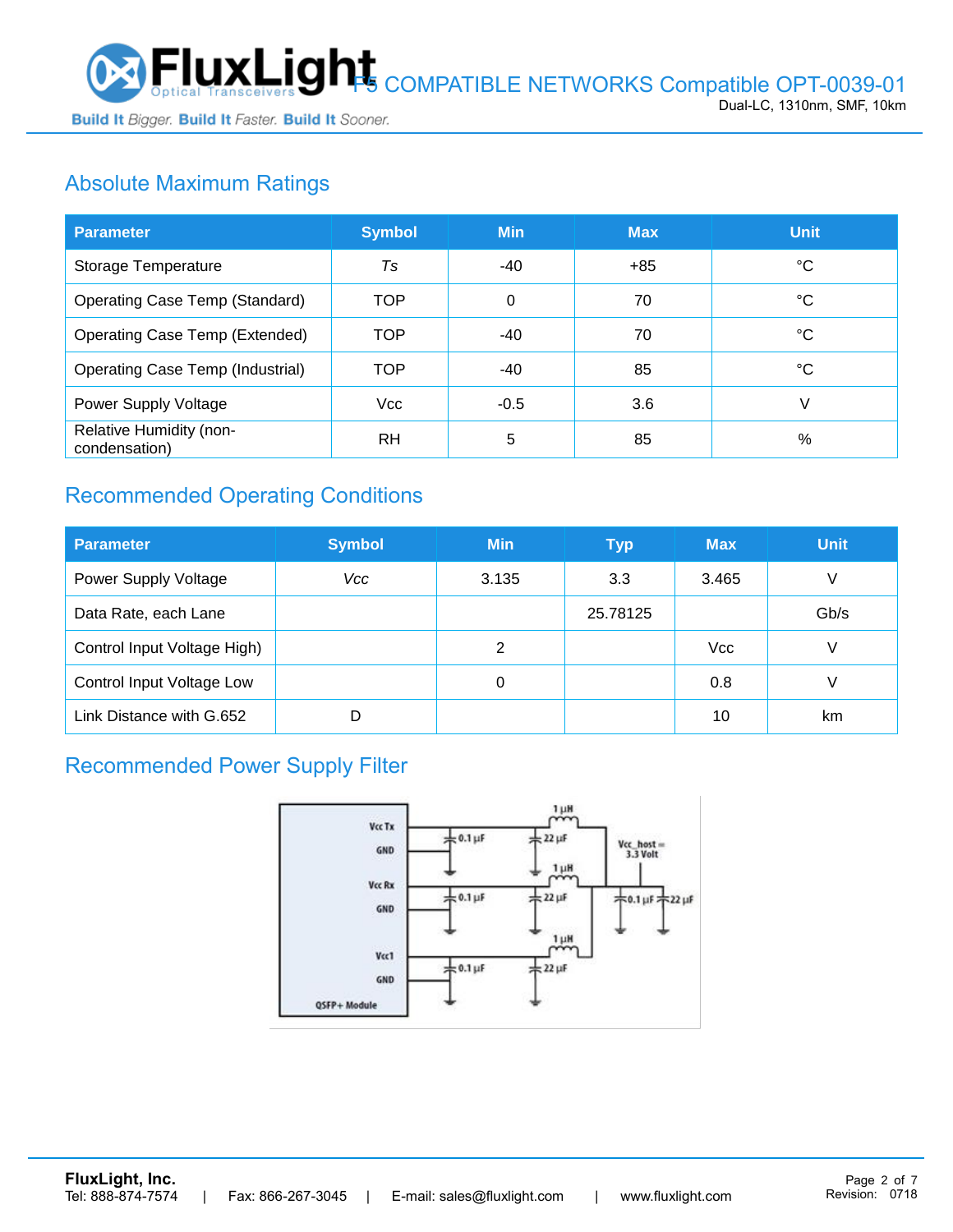

# Electrical Characteristics

| Parameter                | Symbol | Min                      | <b>Typ</b> | Max  | Unit |
|--------------------------|--------|--------------------------|------------|------|------|
| <b>Power Consumption</b> |        | $\overline{\phantom{a}}$ |            | 4.5  | W    |
| <b>Supply Current</b>    | ICC    |                          |            | 1.21 |      |

### Electrical Characteristics-Transmitter (each lane)

| Parameter                           | Symbol | Min | $\overline{\mathsf{T}}\mathsf{yp}$ | Max  | Unit |
|-------------------------------------|--------|-----|------------------------------------|------|------|
| Differential Input Voltage<br>Swing | Vin.pp | 150 |                                    | 1200 | mVpp |
| Differential Input<br>Impedance     | Zin    | 85  | 100                                | 115  | 77   |

#### Electrical Characteristics-Receiver

| Parameter                               | Symbol  | Min | Typ | Max  | Unit |
|-----------------------------------------|---------|-----|-----|------|------|
| Differential Output Voltage<br>Swing    | Vout.pp | 200 |     | 1100 | mVpp |
| <b>Differential Output</b><br>Impedance | Zout    | 85  | 100 | 115  | ohm  |

### Optical Characteristics

| Parameter       | Symbol | Min     | <b>Typ</b> | <b>Max</b> | Unit |
|-----------------|--------|---------|------------|------------|------|
| Lane Wavelength | LO     | 1294.53 | 1295.56    | 1296.59    |      |
|                 | L1     | 1299.02 | 1300.05    | 1301.09    |      |
|                 | L2     | 1303.54 | 1304.58    | 1305.63    | nm   |
|                 | LЗ     | 1308.09 | 1309.1     | 1310.19    |      |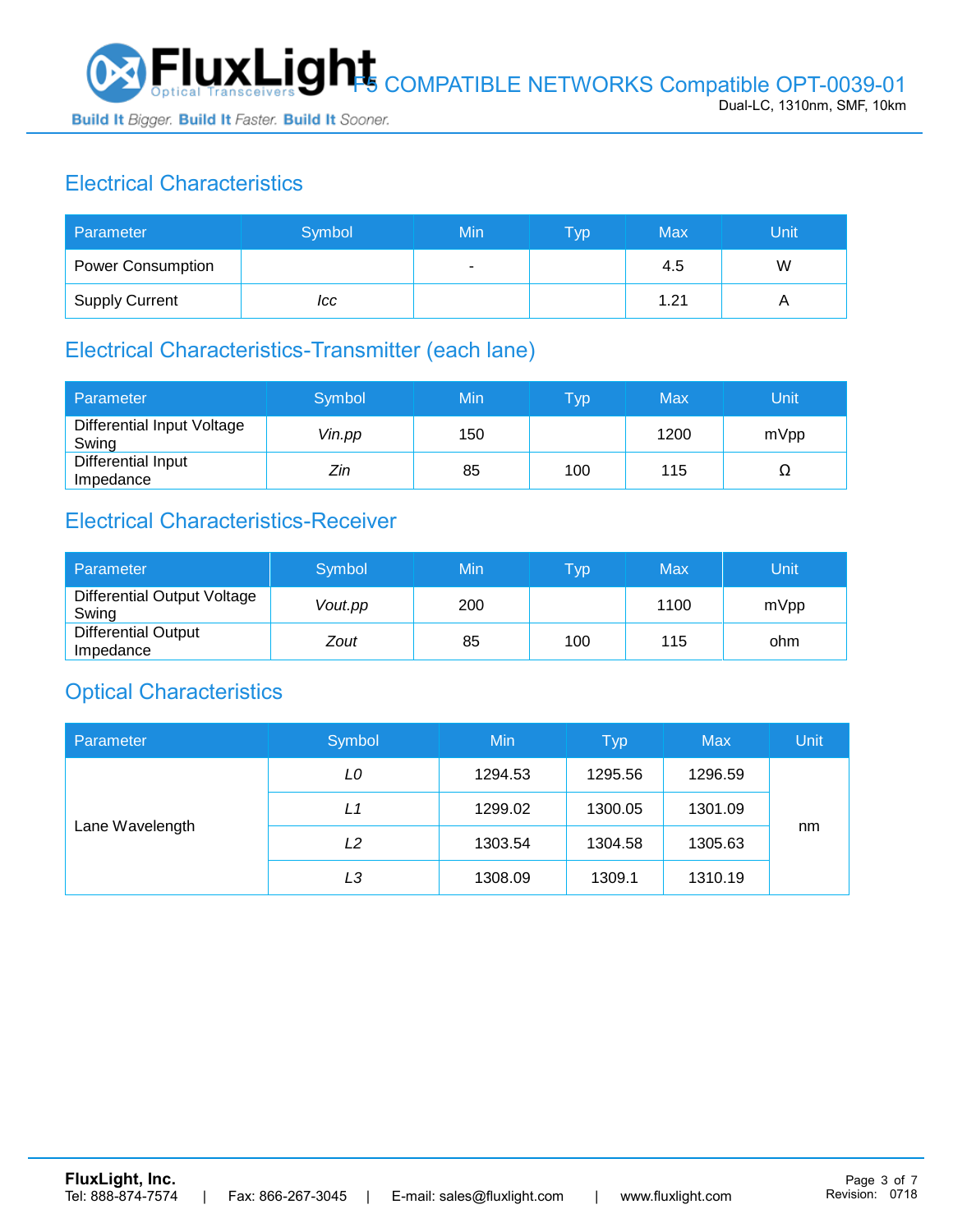# Optical Characteristics-Transmitter (100GBase-LR4 operation)

| Parameter                                          | Symbol      | <b>Min</b>                           | <b>Typ</b> | <b>Max</b> | Unit            | <b>Notes</b> |
|----------------------------------------------------|-------------|--------------------------------------|------------|------------|-----------------|--------------|
| Signaling Speed per Lane                           | BR          |                                      | 25.78      |            | Gbps            |              |
| Side-mode Suppression Ratio                        | <b>SMSR</b> | 30                                   |            |            | dB              |              |
| <b>Total Average Launch Power</b>                  | PТ          |                                      |            | 10.5       | dBm             |              |
| Average Launch Power (each<br>Lane)                | PAVG        | $-4.3$                               |            | 4.5        | d <sub>Bm</sub> |              |
| <b>Optical Modulation Amplitude</b><br>(each Lane) | <b>POMA</b> | $-1.3$                               |            | 4.5        | dBm             |              |
| <b>Extinction Ratio</b>                            | ER          | 4                                    |            |            | dΒ              |              |
| <b>Optical Return Loss Tolerance</b>               | TOL         |                                      |            | 20         | dB              |              |
| Eye Mask {X1, X2, X3, Y1, Y2,<br>Y3                |             | IEEE 802.3 Clause 88<br>100GBase-LR4 |            |            |                 |              |
| Average Launch Power OFF<br>(each Lane)            | Poff        |                                      |            | $-30$      | dBm             |              |

### Optical Characteristics-Receiver (100GBase-LR4 operation)

| Parameter                                | Symbol      | <b>Min</b> | <b>Typ</b> | <b>Max</b> | <b>Unit</b>     | <b>Notes</b> |
|------------------------------------------|-------------|------------|------------|------------|-----------------|--------------|
| Signaling Speed per Lane                 | <b>BR</b>   |            | 25.78      |            | Gbps            |              |
| <b>Total Average Receive Power</b>       |             |            |            | 10.5       | d <sub>Bm</sub> |              |
| Average Power at Receiver,<br>each Lane  |             | $-10.6$    |            | 4.5        | d <sub>Bm</sub> |              |
| Receive Power (OMA) (each<br>Lane)       |             |            |            | 4.5        | dBm             |              |
| Receiver Sensitivity (OMA),<br>each Lane | <b>SEN</b>  |            |            | $-8.6$     | dBm             |              |
| <b>LOS Assert</b>                        | <b>LOSA</b> |            | $-26$      |            | d <sub>Bm</sub> |              |
| <b>LOS Deassert</b>                      | <b>LOSD</b> |            | $-11.6$    |            | dBm             |              |
| <b>LOS Hysteresis</b>                    | LOSH        | 0.5        |            |            | dB              |              |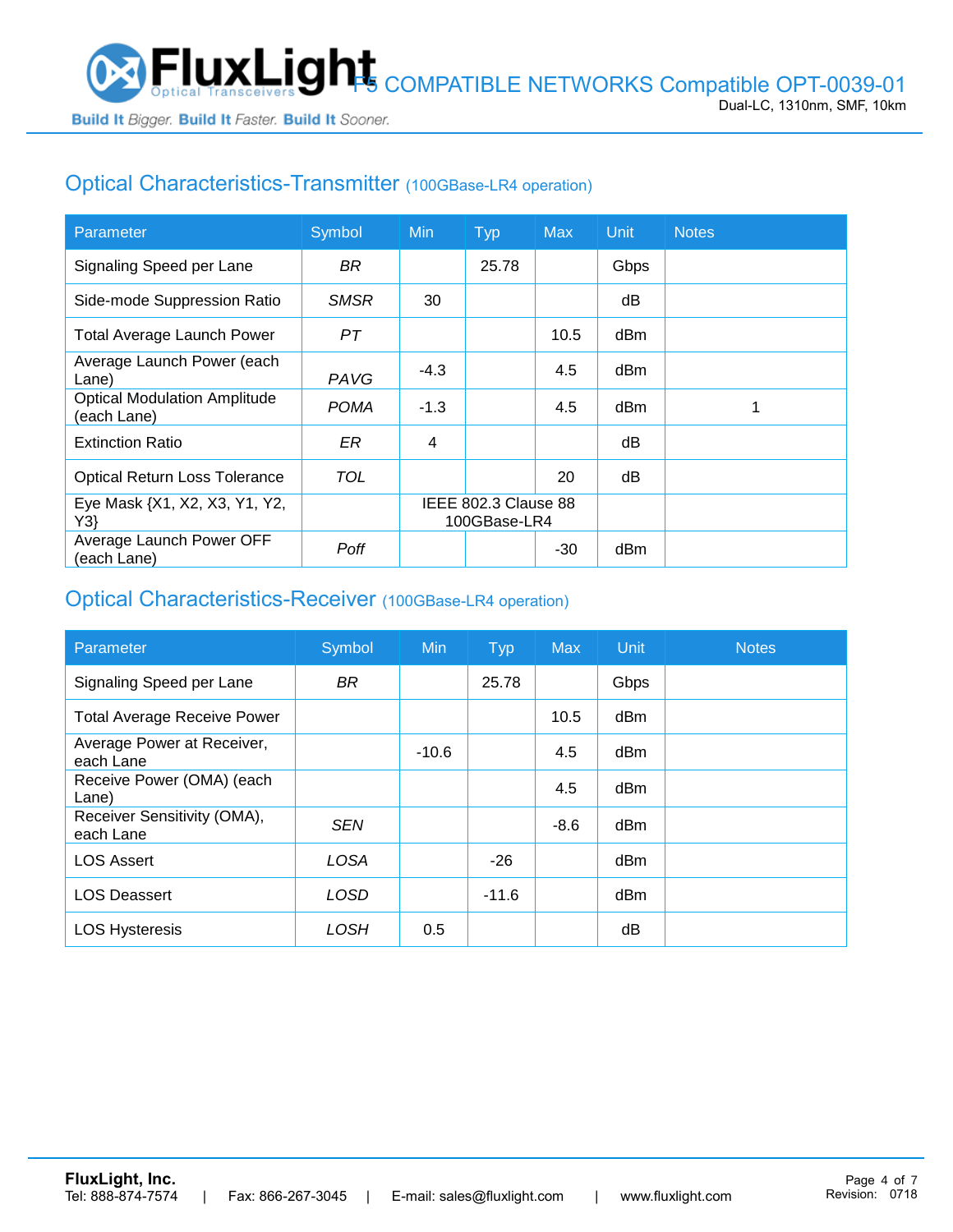

# Optical Characteristics-Transmitter (OTU-4 operation)

| <b>Parameter</b>                                    | <b>Symbol</b> | <b>Min</b>        | <b>Typ</b> | <b>Max</b> | <b>Unit</b> | <b>Notes</b> |
|-----------------------------------------------------|---------------|-------------------|------------|------------|-------------|--------------|
| Signaling Speed per Lane                            | BR            |                   | 27.95      |            | Gbps        |              |
| Side-mode Suppression Ratio                         | <b>SMSR</b>   | 30                |            |            | dB          |              |
| <b>Total Average Launch Power</b>                   | PT            |                   |            | 10.5       | dBm         |              |
| Average Launch Power (each Lane)                    | PAVG          | $-2.5$            |            | 2.9        | dBm         |              |
| Difference in Launch Power between<br>any two Lanes |               |                   |            |            |             |              |
| (OMA)                                               | Ptx, diff     |                   |            | 5          | dB          |              |
| <b>Extinction Ratio</b>                             | ER            | $\overline{7}$    |            |            | dB          |              |
| <b>Optical Return Loss Tolerance</b>                | TOL           |                   |            | 20         | dB          |              |
| <b>Transmitter Reflectance</b>                      | RT.           |                   |            | $-12$      | dB          |              |
| Eye Mask {X1, X2, X3, Y1, Y2, Y3}                   |               | G.959.1 Compliant |            |            |             | 2            |
| Average Launch Power OFF (each<br>Lane)             | Poff          |                   |            | -30        | dBm         |              |

Note: Transmitter optical characteristics are measured with a single mode fiber.

### Optical Characteristics-Receiver (OTU4 operation)

| <b>Parameter</b>                                     | <b>Symbol</b> | <b>Min</b> | <b>Typ</b> | <b>Max</b> | <b>Unit</b> | <b>Notes</b> |
|------------------------------------------------------|---------------|------------|------------|------------|-------------|--------------|
| Signaling Speed per Lane                             | BR            |            | 27.95      |            | Gbps        |              |
| Damage Threshold (each Lane)                         | THd           | 4.5        |            |            | dBm         | 3            |
| <b>Total Average Receive Power</b>                   |               |            |            | 10.5       | dBm         |              |
| Average Power at Receiver, each<br>Lane              |               | $-8.6$     |            | 2.9        | dBm         |              |
| Stressed Receiver Sensitivity, each<br>Lane          |               |            |            | $-8.6$     | dBm         | 4            |
| Difference in Receive Power between<br>any two Lanes | Prx, diff     |            |            | 5.5        | dB          |              |
| <b>LOS Assert</b>                                    | LOSA          |            | $-25$      |            | dBm         |              |
| <b>LOS Deassert</b>                                  | LOSD          |            | $-11.6$    |            | dBm         |              |
| <b>LOS Hysteresis</b>                                | <b>LOSH</b>   | 0.5        |            |            | dB          |              |
| <b>Optical Return Loss</b>                           | ORL           |            |            | $-26$      | dB          |              |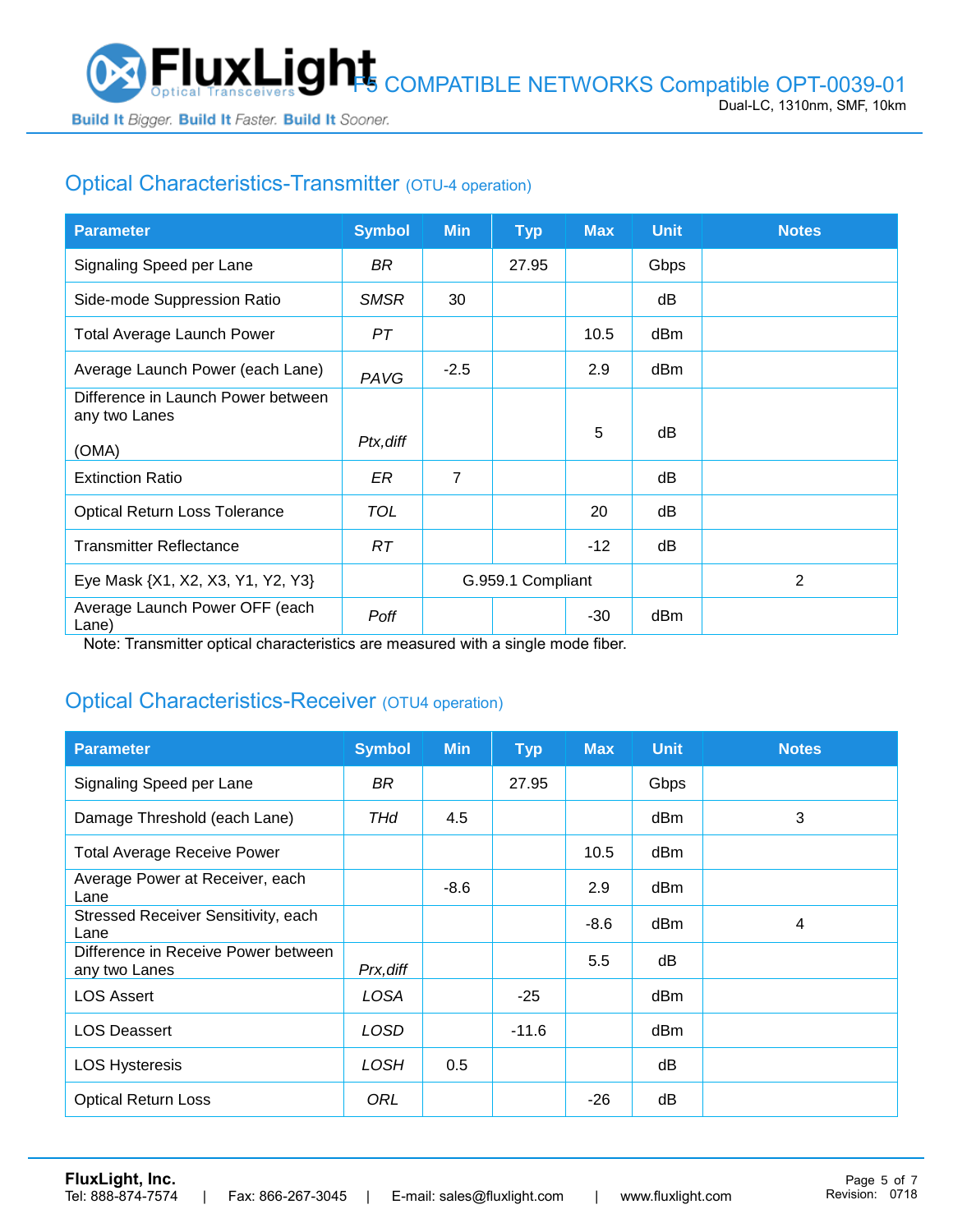

# Digital Diagnostic Functions

The following digital diagnostic characteristics are defined over the normal operating conditions unless otherwise specified.

| Parameter                                  | Symbol         | Min    | <b>Typ</b> | <b>Max</b> | Unit   | <b>Notes</b>                        |
|--------------------------------------------|----------------|--------|------------|------------|--------|-------------------------------------|
| Temperature monitor absolute<br>error      | <b>DMITEMP</b> | -3     |            | 3          | deg. C | Over operating<br>temperature range |
| Supply voltage monitor absolute<br>error   | <b>DMIVCC</b>  | $-0.1$ |            | 0.1        | V      | Over Full operating<br>range        |
| Channel RX power monitor<br>absolute error | DMIRX_CH       | $-2$   |            | 2          | dB     |                                     |
| Channel Bias current monitor               | DMIIbias CH    | $-10%$ |            | 10%        | mA     |                                     |
| Channel TX power monitor<br>absolute error | DMITX CH       | $-2$   |            | 2          | dB     |                                     |

#### PIN Assignment and Function Definitions